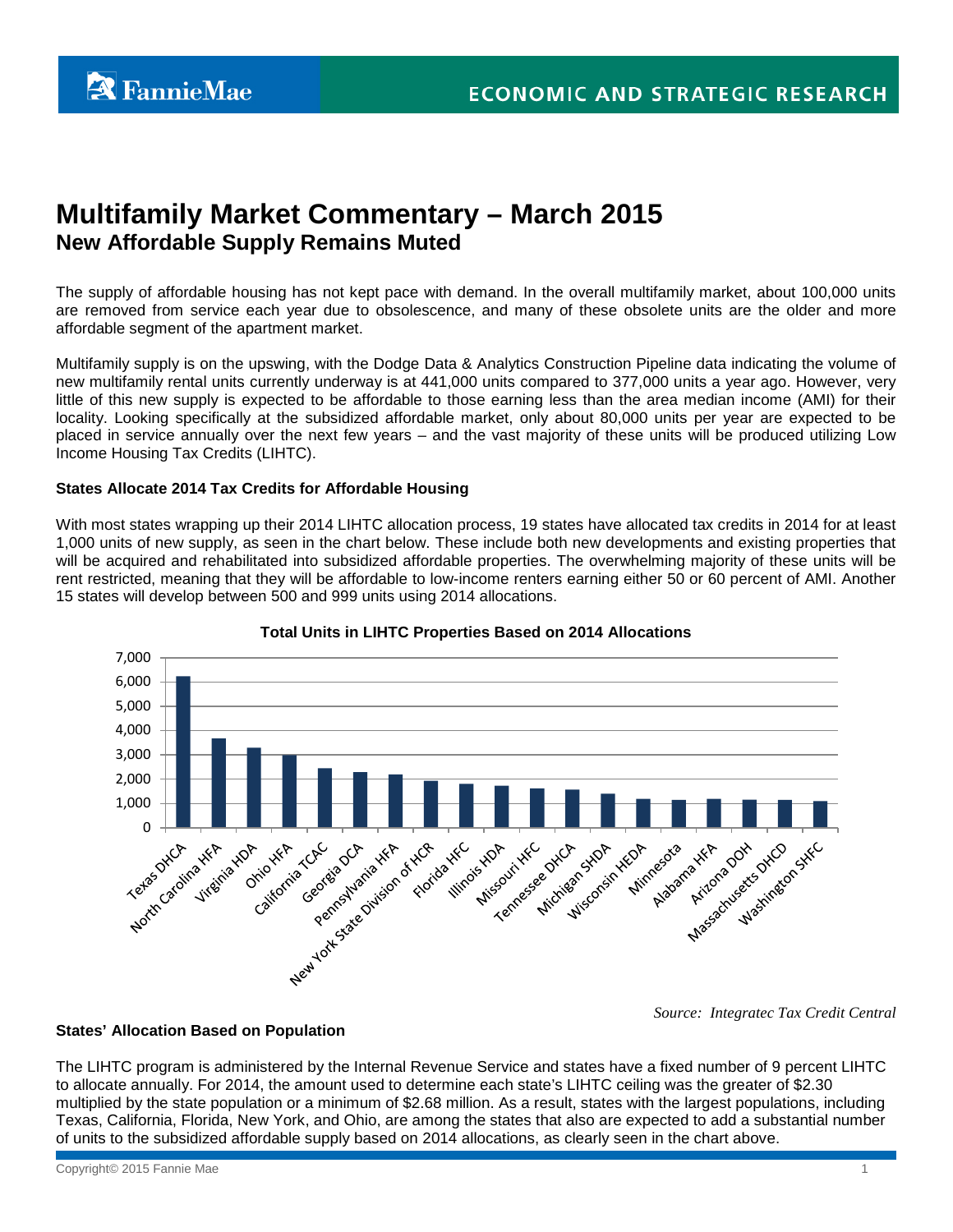#### **Size of Population Doesn't Always Matter**

Interestingly, having a large population – and therefore receiving more tax credits – is no guarantee that a state will produce the highest number of affordable units. There are four states producing at least 3,000 units based on 2014 allocations: Texas, North Carolina, Virginia, and Ohio. While populous, these states are able to produce more units due to, in part, lower land and labor costs. Ohio and Virginia also benefit from dedicated state housing trust funds that provide important additional public funding, usually referred to as "gap financing," to private developers to help support the building of affordable properties.

Conversely, less populous Alabama is expected to produce at least 1,000 units, despite fewer tax credits and no dedicated state housing trust fund. This is most likely due to Alabama's Small Loan Fund, which provides gap financing at favorable rates, coupled with a strong development community dedicated to affordable housing.



#### **Tenancy Type in New Affordable Projects Based on Units**

*Source: Integratec Tax Credit Central* 

#### **Family Tenancy Still Most Prevalent**

The vast majority of development projects were allocated credits to increase affordable supply for families. As seen in the chart above, based on data from states that reported a tenancy type in their 2014 allocation awards, 65 percent of new units will be in multifamily projects with a family tenancy type.

The second-most prevalent tenancy type for new awards is seniors housing with 30 percent of units allocated for development projects. This category includes projects that are age-restricted to residents either 55 or 62 years old and over; as well as projects that include some units for families, but where the majority of residents are older. At a state level, many Midwestern states have made this tenancy type a priority. Reflecting their aging populations, in Missouri, Illinois, Indiana, and North Dakota, 45 percent or more of units developed with 2014 credits will be in multifamily projects for seniors.

Lastly, approximately 5 percent of units in projects with allocations were dedicated to supportive housing for veterans and residents with special needs. This includes housing with single room occupancy, which helps residents transition out of homelessness.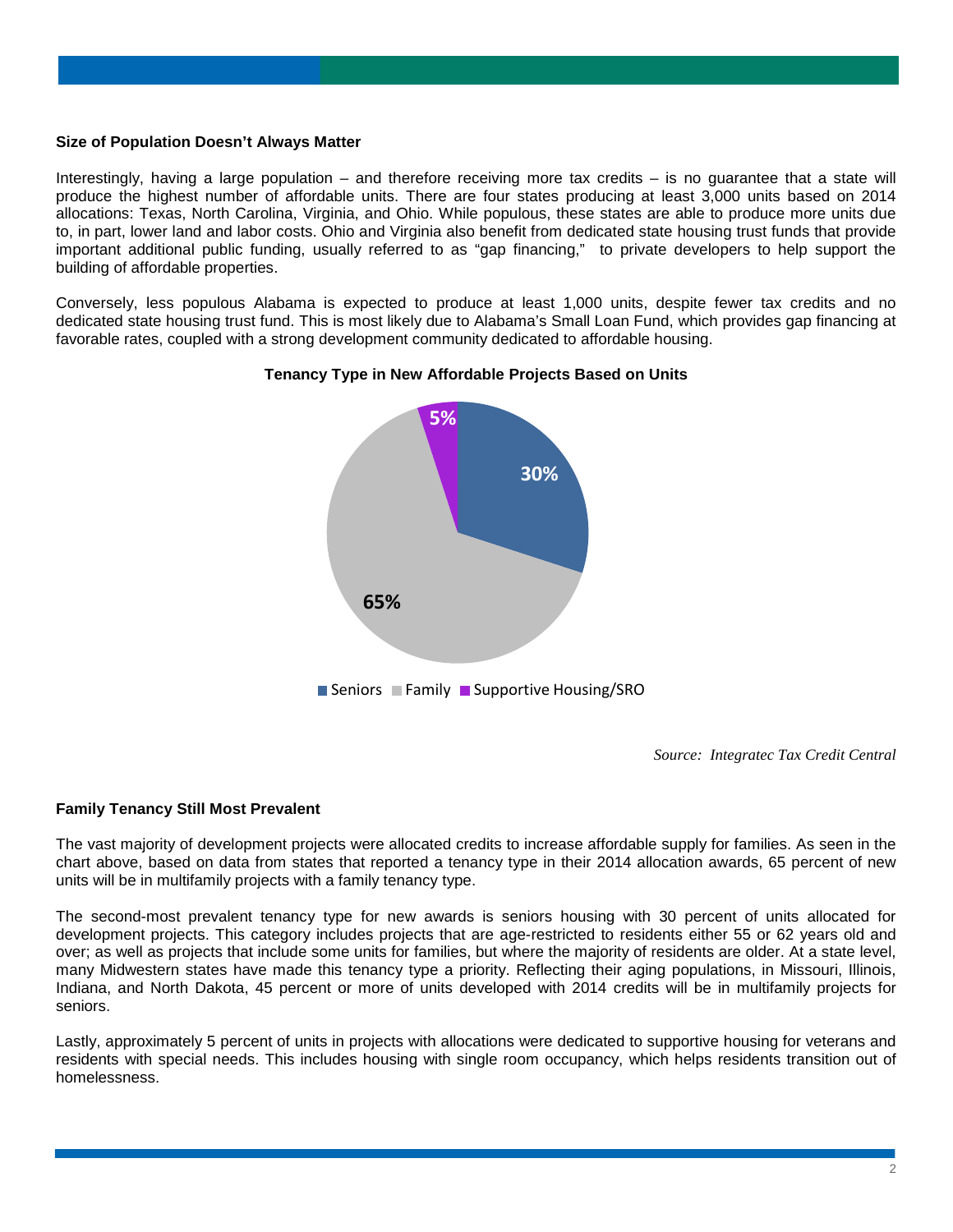#### **Arts Projects Also Allocated Credits**

Recognizing that the arts can revitalize neighborhoods, several states allocated credits to projects that will include artists in residence. For instance, the Indiana Housing and Community Development Authority allocated 9 percent credits to two projects involving artists: the Hoffman Hotel Artist Apartments in South Bend and the Upton Artist Lofts in Michigan City. Both projects are adaptive reuse projects, rehabilitating existing older properties.

The developer for the Hoffman Hotel Artist Apartments will convert the old Hoffman Hotel into 48 low income artist lofts. Plans for the Hoffman Hotel include a gallery on the first floor, a dark room for photography development, a soundproof music room, and an artists' studio on the 12th floor. The apartments will be available to chefs, painters, photographers, writers, and other artists.

The Upton Artist Lofts will be located on the shore of Lake Michigan with views of the Chicago skyline and will adapt the Warren Building, a six-story office building dating from 1927. When complete the project will be renamed the Artspace Uptown Artist Lofts, a mixed-use development with 44 affordable live/work units for artists and their families and groundfloor studio and commercial space.

#### **New Subsidized Affordable Supply Declining**

As seen in the chart below, annual production of new subsidized units appears to have declined from the pre-recession average annual pace of approximately 100,000 units, according to data from Tax Credit Central.

To estimate timing on units placed in service in a given year, Tax Credit Central assumes 15 percent of the current year allocations, 60 percent of the prior year allocations, and 25 percent of allocations two years prior will be placed in service. For example, 2014 reflects 15 percent of the 2014 allocations, 60 percent of the 2013 allocations, and 25 percent of the 2012 allocations. If allocations in the next few years are similar to 2014 allocations, it appears the number of subsidized affordable housing units placed in service over the next few years will only be about 80,000 units per year.



#### **Low Income Housing Tax Credit Units (LIHTC) Projects Placed in Service Since 2000**

*Source: HUD Low Income Tax Credit Database as of October, 2014 for 2000-2010 data; Integratec estimates for 2011-2017 based on published HFA allocations.*

*Tax Credit Central estimate of new affordable supply is not an actual forecast of activity, it is based on a monitor of tax credit allocations reported todate. As more projects are planned and tracked, figures in outer years may increase.* 

*\*Projected*